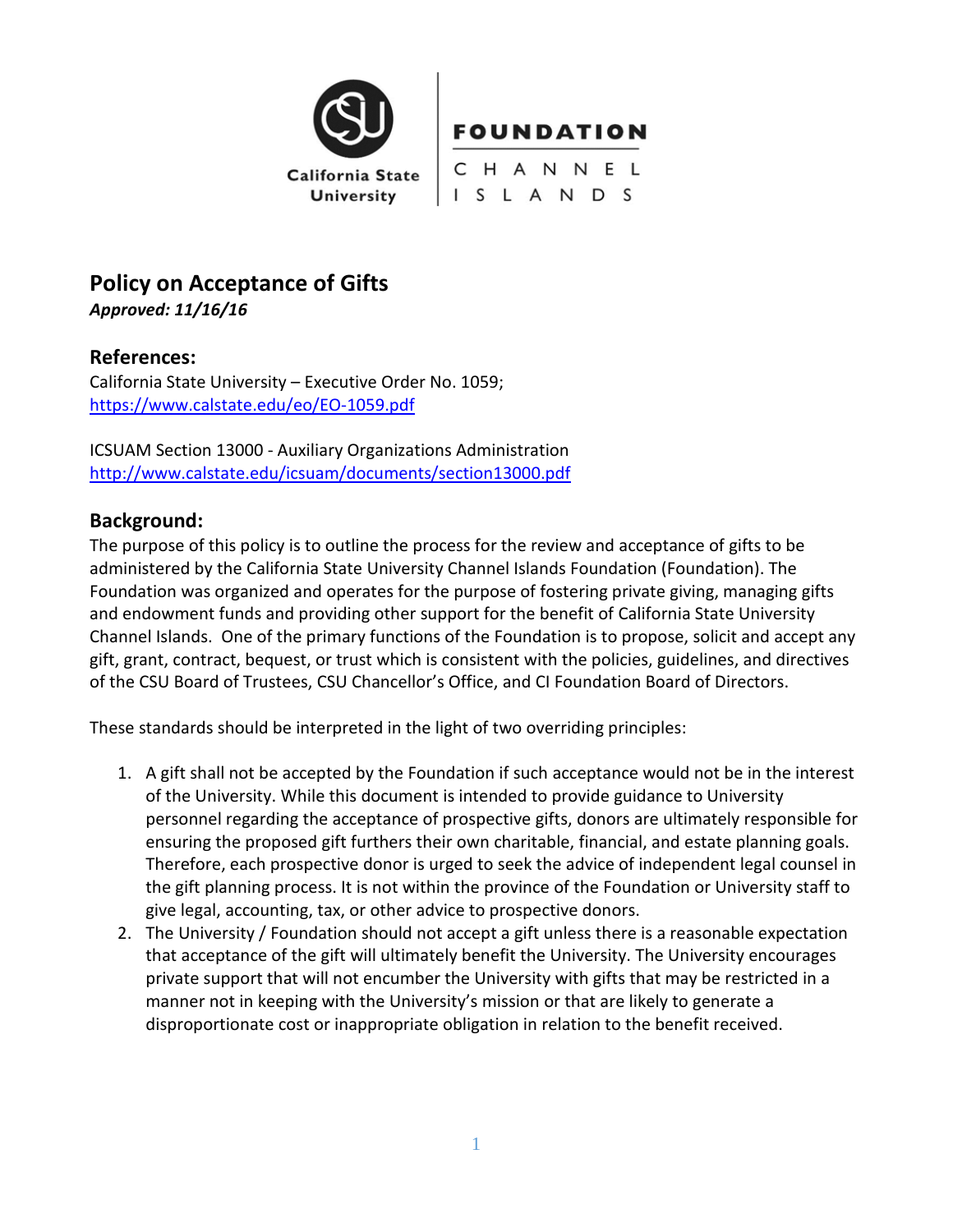# **Policy:**

This policy establishes appropriate delegation to the campus President or his/her designee, authority to accept any gift, in accord with the terms specified by the donor, as well as policies, guidelines, and directives of the CSU Board of Trustees, CSU Chancellor's Office, and CI Foundation Board of Directors.

# GIFT REVIEW AND ACCEPTANCE

By operating agreement between the University and the Foundation, the Foundation Board of Directors is responsible for accepting or declining all gifts to the Foundation for the benefit of the University.

Except for gifts requiring review and approval of the Gift Acceptance Committee or the John Spoor Broome Library, the Foundation delegates responsibility for this review and acceptance to the University President or designee with the acceptance process and level of review determined by the type of gift involved. Legal counsel for the Foundation will be consulted for advice on any gift as appropriate.

Gifts determined to pose moderate or material risk to the institution will be reviewed and considered for approval by the Gift Acceptance Committee ("GAC" defined in the following section) before being accepted and before any representations are made to the donor that the gift will be accepted.

The GAC shall consider all matters it believes are relevant to the question of whether to accept such a gift, including, but not limited to, the source of funds out of which the gift or pledge is to be made, the background of the donor, and any other material factors.

Gifts of equipment that a vice president, associate vice president, or director certifies would otherwise have been purchased by the institution may be accepted at the administrative level determined by a vice president, associate vice president, or director unless acceptance of the gift would also commit the University to unbudgeted carrying costs, in which case the gift should also be reviewed by the appropriate member of the President's Cabinet overseeing the area(s) that may be impacted.

Gifts of art or other objects (including fractional interests) must be accompanied by appropriate documentation or provenance to ensure the objects being gifted have been legally and ethically collected, purchased, or held. The Campus Acquisitions Committee ("CAC" defined in the following section) recommends acceptance of gifts of art or artifacts to the CI President. Further, the University will review risk, liability, insurance requirements, financial implications and any other aspect of the gift that may need to be taken into consideration.

The University President or his /her designee has authority and responsibility to accept gifts in kind, in accordance with the Foundation's policy.

Each gift, including its terms and conditions, and the identity of the donor, shall be considered to be confidential to the extent allowed by law.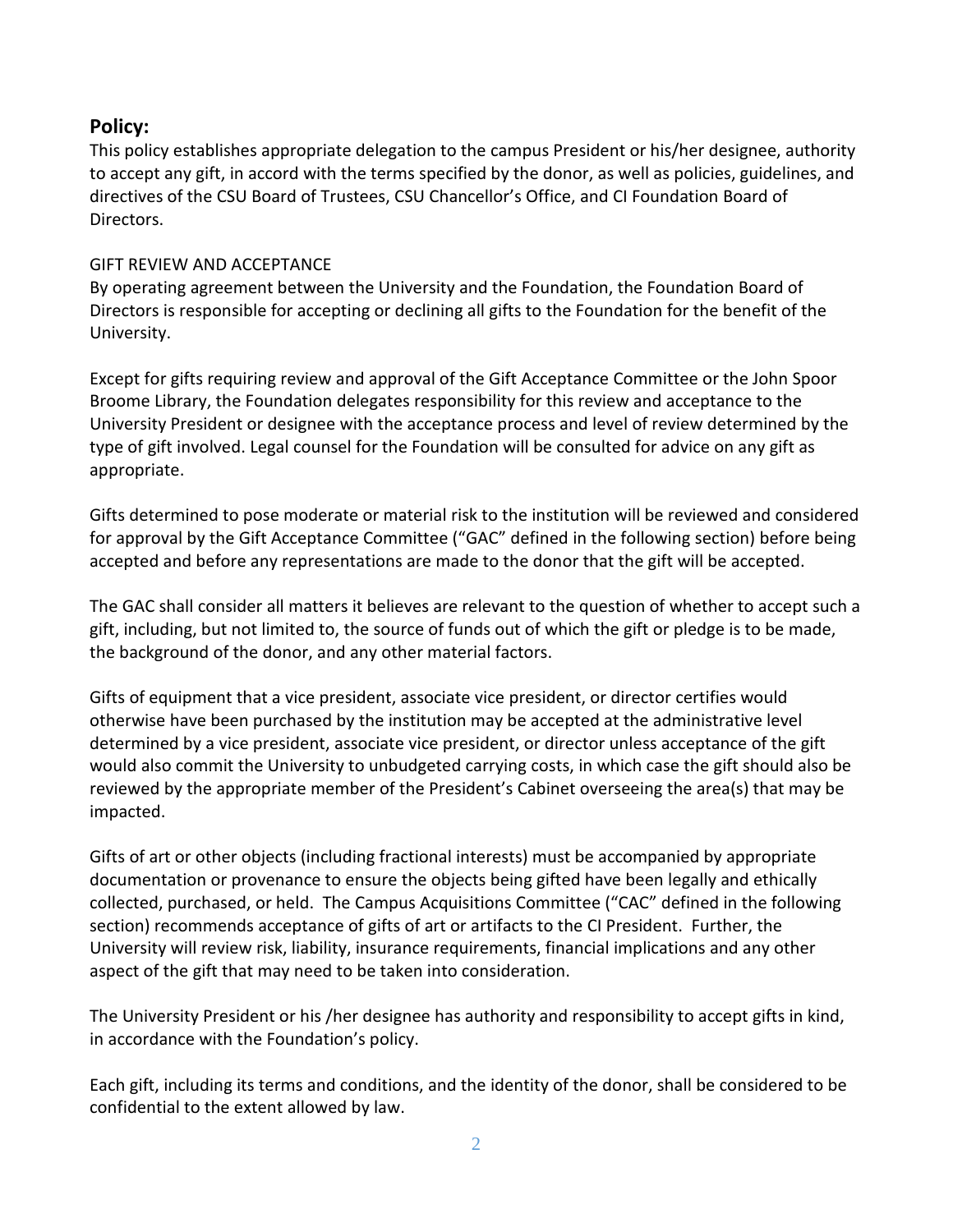# GIFT ACCEPTANCE COMMITTEE (GAC)

The Gift Acceptance Committee (GAC) shall consist of the University President or designee, the Executive Committee of the Foundation Board of Directors, and the Vice President for Business and Financial Affairs. The GAC is a committee of the CSU Channel Islands Foundation Board.

The GAC shall meet or communicate in person, telephonically, or electronically as needed to approve all gifts of real property, non-publically traded securities, any gift that requires the Foundation to act as a trustee or a trust, and any gift determined to pose moderate or material risk to the Foundation or the University. The committee must have a majority of then-sitting members in order to recommend acceptance to the CI President or to decline gifts.

Additional GAC members may be appointed at the discretion of the University President. The committee shall consult with legal and /or audit counsel, as appropriate, in matters related to the acceptance of gifts. The University President has ultimate authority.

A draft gift agreement shall be included as part of presentations to the GAC. It is understood that upon acceptance by the GAC, all gifts or gift commitments, unless received by bequest, shall be documented with a written agreement between the donor and the Foundation.

A gift may be held and not immediately booked if there are questions or if documentation is incomplete and will work to resolve issues or complete documentation of the gift.

# CAMPUS ACQUISITIONS COMMITTEE (CAC)

The Campus Acquisitions Committee (CAC) is a University advisory committee that works collaboratively with University Advancement on behalf of the Campus President. Objects are recommended to and provisionally confirmed for acquisition, acceptance, and loan by the CAC in consultation with appropriate campus departments and committees. Final approval is determined by the President or President's designee.

# TYPES OF GIFTS

Gifts to the Foundation may be in the form of outright gifts, in-kind gifts, pledges or deferred commitments. Gift acceptance details and procedures for gift recording vary according to the gift type.

# OUTRIGHT GIFTS

Outright gifts include cash and cash equivalents, securities, real property, interests in business entities, and personal property.

# Cash and Cash Equivalents

Cash gifts of any amount are accepted by the Foundation. These gifts can take the form of currency, check, electronic funds transfer (EFT), wire transfer or credit card transaction.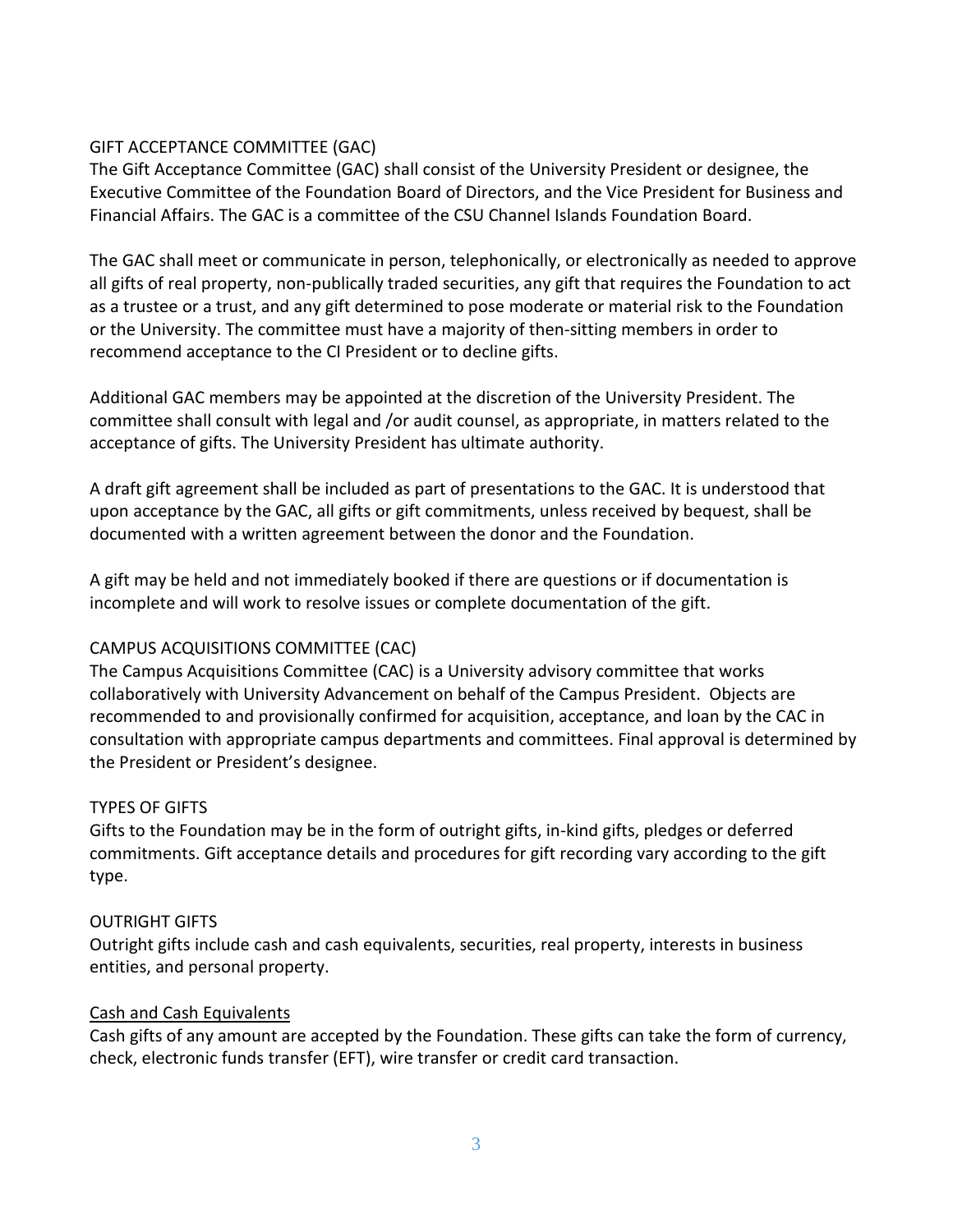# **Securities**

Publically traded securities (stocks, bonds, and mutual funds) are accepted by the Foundation. Gifts of publically traded securities are typically sold immediately but may be retained under certain circumstances.

Gifts of securities are valued at the mean of the high and low price of the security as of the date of the gift. The date of the gift is defined as the date of the postmark on the envelope or the date of the security in hand-delivered (physical certificates) or the date the stock is received in one of the Foundation's brokerage accounts (book-held securities). The Foundation will liquidate gifted securities as soon as possible.

Proposed gifts of stock options will go to the GAC. The GAC must approve gifts of all non-publically traded (closely held) securities prior to acceptance, taking into consideration measures such as potential legal liabilities, valuation, marketability, restrictions, and any other issue that may arise either in the gift negotiation or in a corresponding shareholders' agreement.

# Real Property

Real property can be used for deferred gifts (see below) as well as outright gifts. To be accepted as an outright gift or as a bargain sale gift (selling under fair market value), the gift portion of a property's fair market value must be of net benefit to the Foundation.

Real property includes improved or unimproved land, personal residences, farmland, commercial property, and rental property. These types of gifts are often complicated and require involvement of a number of professionals, advisors, and University staff. This policy shall be communicated to donors when the Foundation or University receives notification of the donor's intent to gift real property. If it is the intention of the donor that the Foundation not immediately dispose of real property, an agreement must be made in writing between the Foundation and the donor before such property may be accepted by the Foundation; in general, the Foundation shall not accept real estate gifts if the donor places restrictions limiting the choices of the Foundation to owning, managing, or disposing of property. Gifts of timeshares will go before the GAC.

If the Foundation sells or otherwise disposes of the donated property within three years of the date of the gift, the Foundation must follow IRS regulations (completion of Information Return on IRS Form 8282) and notify donor.

The donor of real property should discuss any possible charitable deduction with his or her attorney before making the decision to donate the property. The gift value of a bargain sale will be determined as described by the IRS in Publication 562. Real property may be gifted at three different times; during the donor's lifetime, upon notification by the donor of the intent to give a gift through a bequest, and upon receipt of a bequest.

Prepaid expenses shall be deducted from the gift proceeds when said proceeds are or become available for disbursement. Prepaid expenses are those that are incurred by the Foundation in securing the donated property, as well as in maintaining the donated property, such as but not limited to any and all appraisal costs, environmental impact report costs, real property taxes, escrow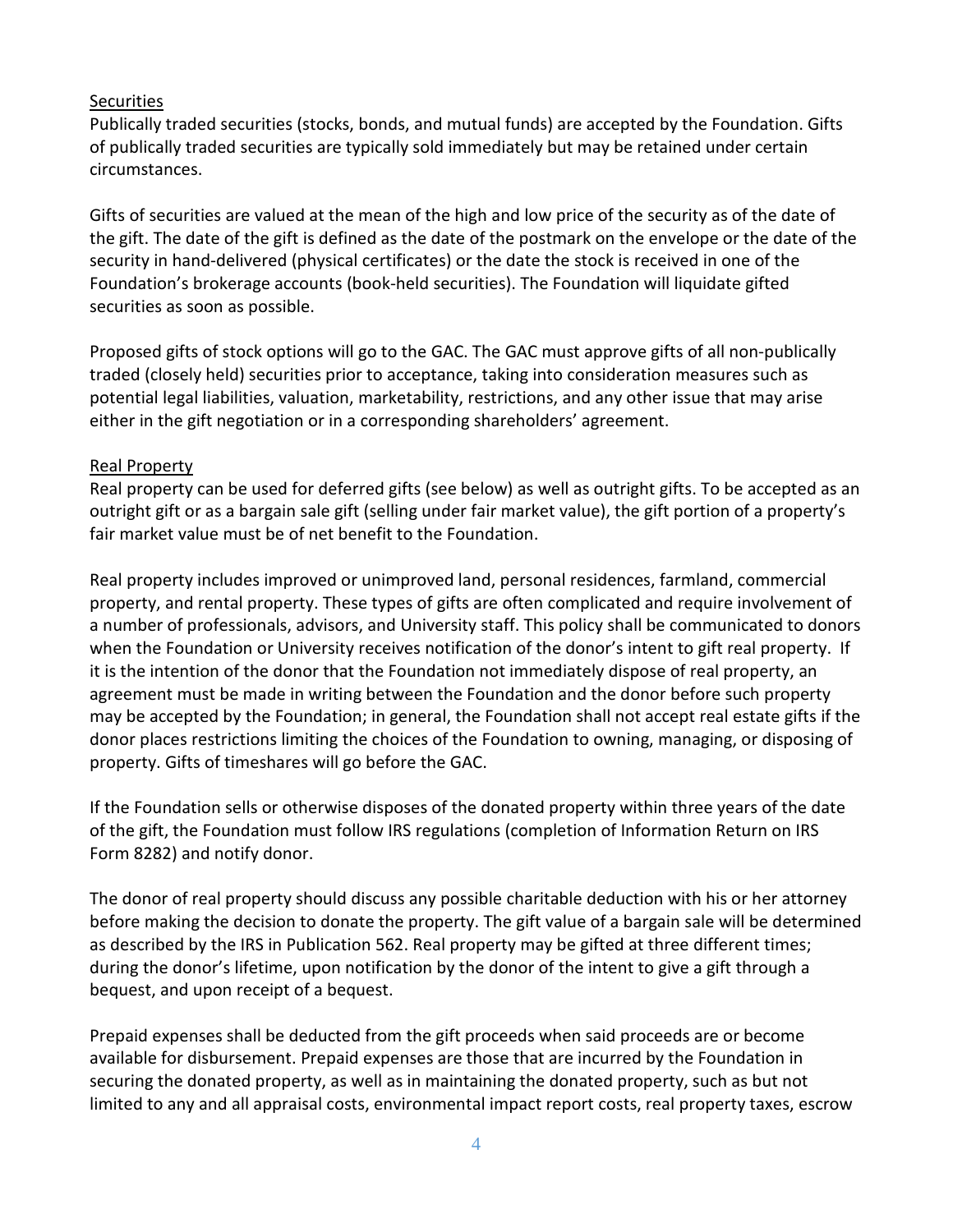and title insurance fees, personal property taxes, maintenance repair, and upkeep costs and expenses as well as disposition costs and other expenses attributable to the donated property and paid by or to be paid by the Foundation.

# Personal Property: Accepted with an Intent to Sell

The Foundation may consider gifts of personal property. Such gifts may be tangible or intangible. Examples of tangible personal property include, but are not limited to, works of art, artifacts or other objects, manuscripts, literary works, vehicles, and equipment. Examples of intangible personal property include, but are not limited to, various intellectual properties such as patents and copyrights. Such gifts retained by the Foundation are considered to be gifts-in-kind.

The University in furtherance of its mission can immediately put to use, sell, or otherwise dispose of all gifts of personal property. The Foundation's intention to sell the property and use the proceeds to further the mission of the University shall be communicated to the donor in writing at the time of the gift, specifying if the gift were to be retained by the Foundation, it would be for a use unrelated to its mission and could potentially affect the deductibility of the gift.

Gifts of personal property shall be valued at their full fair market value. Gifts with fair market values exceeding \$5,000 will be reported at the values placed on them by qualified independent appraisers as required by the IRS for valuing non-cash charitable contributions. The responsibility of choosing and securing the independent appraiser and covering the costs associated with the appraisal is that of the donor. Gifts of \$5,000 or under may be reported at either the value declared by the donor or the value placed on them by a qualified expert on the faculty or staff of the University. If a value, as specified above, is not placed on a gift of personal property, the value shall be recorded as \$1. Gifts of intellectual property shall be valued according to applicable IRS guidelines.

Title to the gift property shall be clear and unencumbered, and property documented. Careful consideration should be given to marketability, storage, transportation and disposal costs of all gifts of personal property.

The GAC will consider all gifts of personal property with a fair market value greater than \$5,000 if not to be used by the University.

# Personal Property (or Gifts-In-Kind): Retained for University Use

Gifts-in-kind are a form of personal property that will be retained and used by the University faculty, staff, administrators or students. Such gifts shall be used to further the core mission and priorities of the University and may include gifts of art, artifacts or other objects (including fractional interests). The use, need of, and (if applicable) identified funds needed to maintain the property should be clearly documented and approved by the appropriate vice president, associate vice president, or director. If applicable, Risk Management or Staff Counsel may be asked to provide approvals as well. These approvals will be coordinated through the office of University Advancement. Gifts-in-kind to the John Spoor Broome Library are handled separately.

The University reserves the right to sell or otherwise deaccession objects in accordance with the guidelines established in the Procedures for Acquisition, Loans to the University, and Deaccession.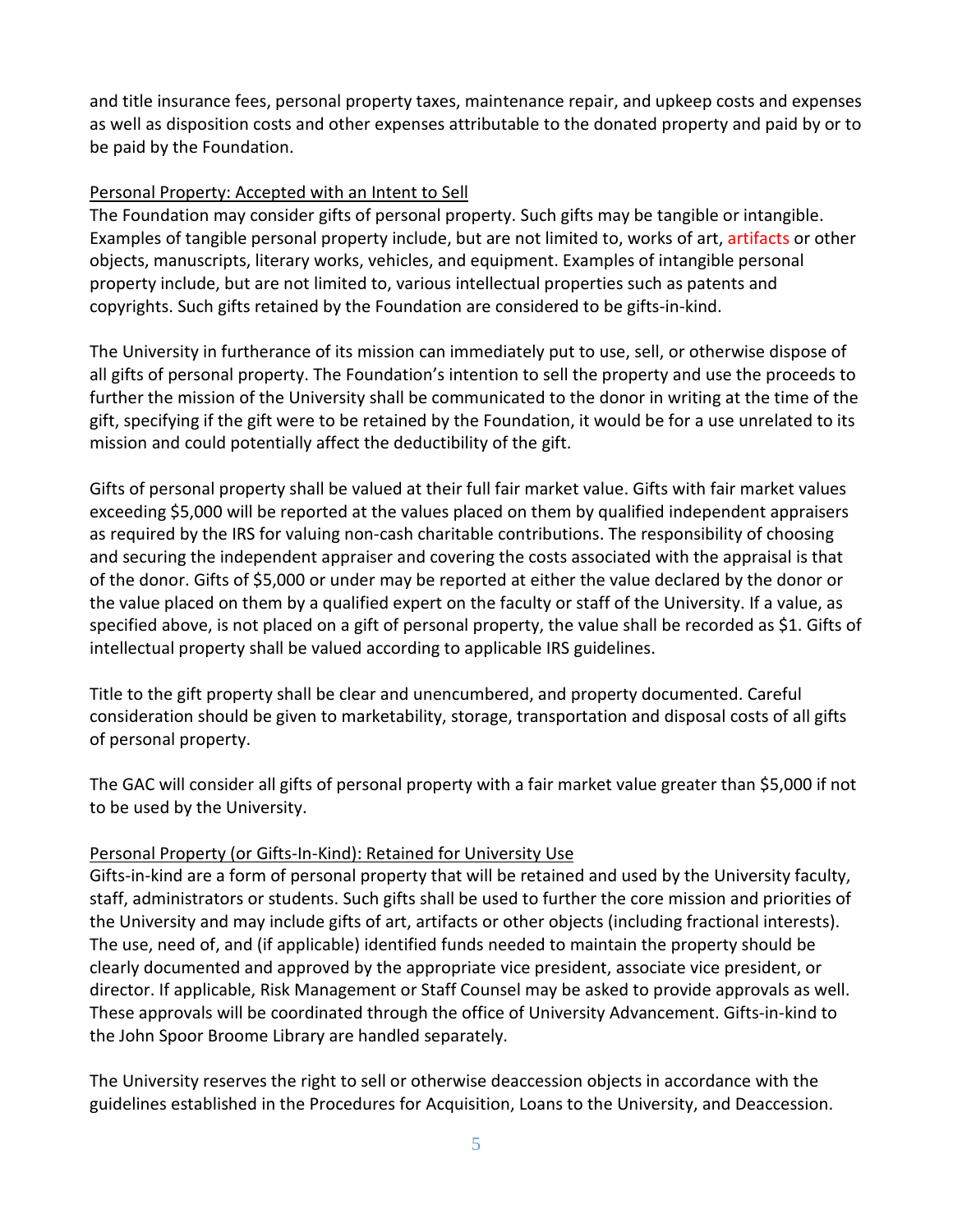With the exception of software, gifts-in-kind shall be valued by the donor, or the donor's non-campus designee, at their full fair market value. Gifts with fair market values exceeding \$5,000 will be reported at the values placed on them by qualified independent appraisers as required by the IRS for valuing non-cash charitable contributions. The responsibility of choosing and securing the independent appraiser and covering the costs associated with the appraisal is that of the donor. Gifts of \$5,000 or under may be reported at either the value declared by the donor or the value placed on them by a qualified expert on the faculty or staff of the University. If a value as specified above is not placed on a gift of personal property, the value shall be recorded as \$1. Gifts of intellectual property shall be valued according to applicable IRS guidelines.

#### DEFERRED GIFTS

The Foundation accepts deferred gifts including charitable bequests, charitable gift annuities, charitable remainder trusts, charitable lead trusts, gifts of life insurance and retained life estates. Whenever possible, the Foundation will outsource management of CRAT's, CRUT's and CGAs. The Foundation will not act as trustee of any trust (whether charitable or revocable) without the advance approval of the GAC.

# Charitable Bequests

A donor can make a charitable bequest to the Foundation in a will and / or a living trust. A bequest of cash or publically traded securities is always acceptable. A bequest of any asset defined in this document as possibly needing approval of the GAC must be approved or declined by the GAC. Such bequests and devises shall not be recorded as gifts to the Foundation until such time as the gift is irrevocable. Where the gift is irrevocable, but is not due until a future date, the present value of that gift may be recorded at the time the gift becomes irrevocable. For a bequest involving real property, the executor, personal representative or trustee may be asked to sell the property within the estate or trust and distribute the net proceeds to the Foundation. The Foundation may also choose to decline to accept the property.

# Matching Gifts

The University honors each organization's matching gift policies while optimizing matching gift opportunities as much as possible. If University staff has reason to believe that a donor is not in compliance with a matching entity's policies, staff will contact the donor for clarification. Examples may be gifts directed to non-qualifying programs or pooling of gifts with non-employee donors. The University will not knowingly submit claims for non-qualifying gifts.

The Foundation will not accept matching gifts when such gifts are associated with memberships, benefits, or naming opportunities.

# Commemorative (Memorial, Honorarial and "On behalf of") Gifts

Memorial and honorarial gifts are encouraged by the Foundation as generous and thoughtful ways to recognize people's lives and accomplishments. When a memorial gift is made, the decedent's next of kin is notified by University Advancement staff, such notifications must not specify gift amounts. When necessary, and unless there is a gift instrument designating the use of such donation(s), the